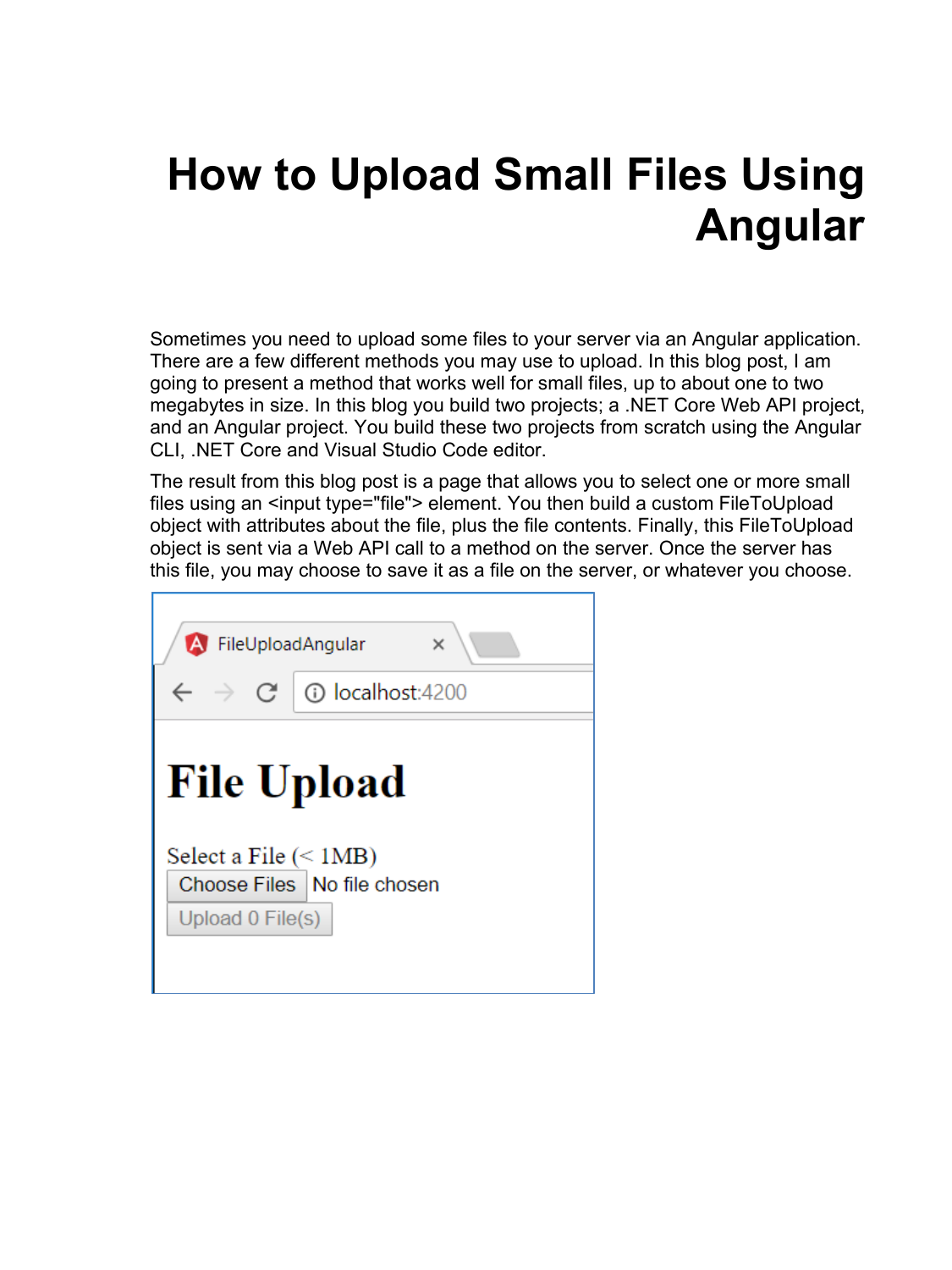## **Build .NET Core Web API**

Build the .NET Core Web API application you are going to upload the files to first. Open up an instance of Visual Studio Code. From the menu, select **View** | **Integrated Terminal** to display a terminal window at the bottom of the editor. You should see something that looks like the following:

```
Windows PowerShell
Copyright (C) Microsoft Corporation. All rights reserved.
XX C:\Users\YOUR_LOGIN>
```
I am sure you have a directory somewhere on your hard drive in which you create your projects. Navigate to that folder from within the terminal window. For example, I am going to go to my **D** drive and then to the \Samples folder on that drive. Enter the following commands to create a .NET Core Web API project.

```
d:
cd Samples
mkdir FileUploadSample
cd FileUploadSample
mkdir FileUploadWebApi
cd FileUploadWebApi
dotnet new webapi
```
### **Open the Web API Folder**

Now that you have built the Web API project, you need to add it to Visual Studio Code. Select **File** | **Open Folder…** and open the folder where you just created the **FileUploadWebApi** project. In my case this is from the folder **D:\Samples\FileUploadSample\FileUploadWebApi**.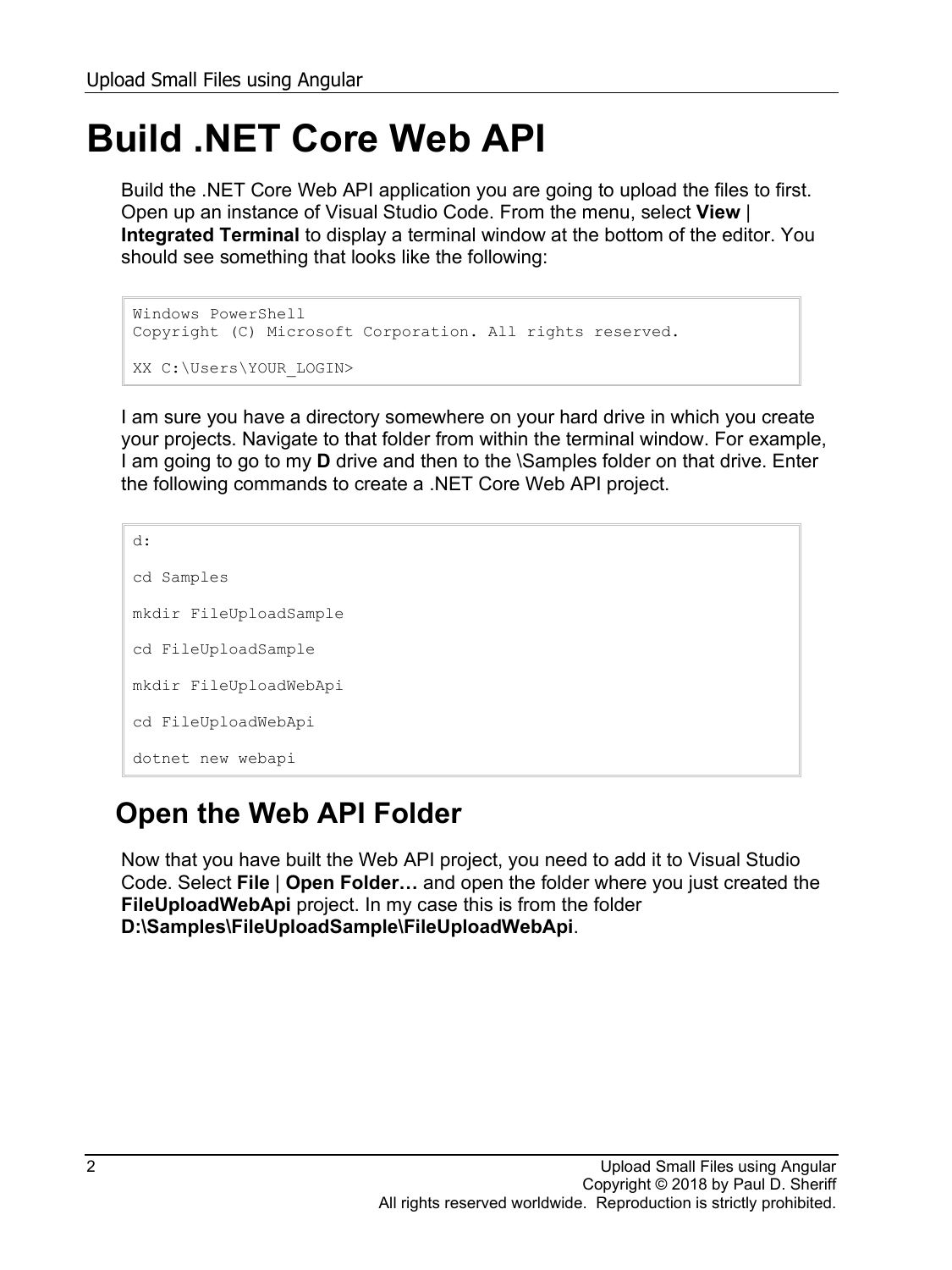| Open Folder                                                               |   |                                     |                                   |                         | ×            |
|---------------------------------------------------------------------------|---|-------------------------------------|-----------------------------------|-------------------------|--------------|
| « FileU > FileUploadWeb ><br>$\leftarrow$                                 |   | $\mathcal{L}_{\mathbf{r}^{\prime}}$ | Ō                                 | Search FileUploadWebApi | مر           |
| Organize $\blacktriangledown$<br>New folder                               |   |                                     |                                   | 睚 ▼                     | ◙            |
| Samples<br>v<br>FileUploadSample<br>$\checkmark$<br>FileUploadWebApi<br>≯ | Α | Name<br>bin<br>obj                  | .vscode<br>Controllers<br>wwwroot | ㅅ                       | Date         |
|                                                                           |   | $\vee$ $\leq$                       |                                   |                         | Y            |
| FileUploadWebApi<br>Folder:                                               |   |                                     |                                   | Select Folder<br>Cancel | $\mathbb{H}$ |

### **Load Required Assets**

After loading the folder, pause for a few seconds, and you should see a new prompt appear in your Code window saying that some required assets are missing. Click on the **Yes** button to add these assets to this project.



## **Enable Cors**

The Web API project is going to run on the address **localhost:5000** by default. However, when you create a new Angular application, it will be running on **localhost:4200** by default. This means each is running on a separate domain from each other. For your Angular application to call the Web API methods, you must tell the Web API that you are allowing Cross-Origin Resource Sharing (CORS). To use CORS, you need to add a CORS package to your project. Go back to the integrated terminal and type the following command.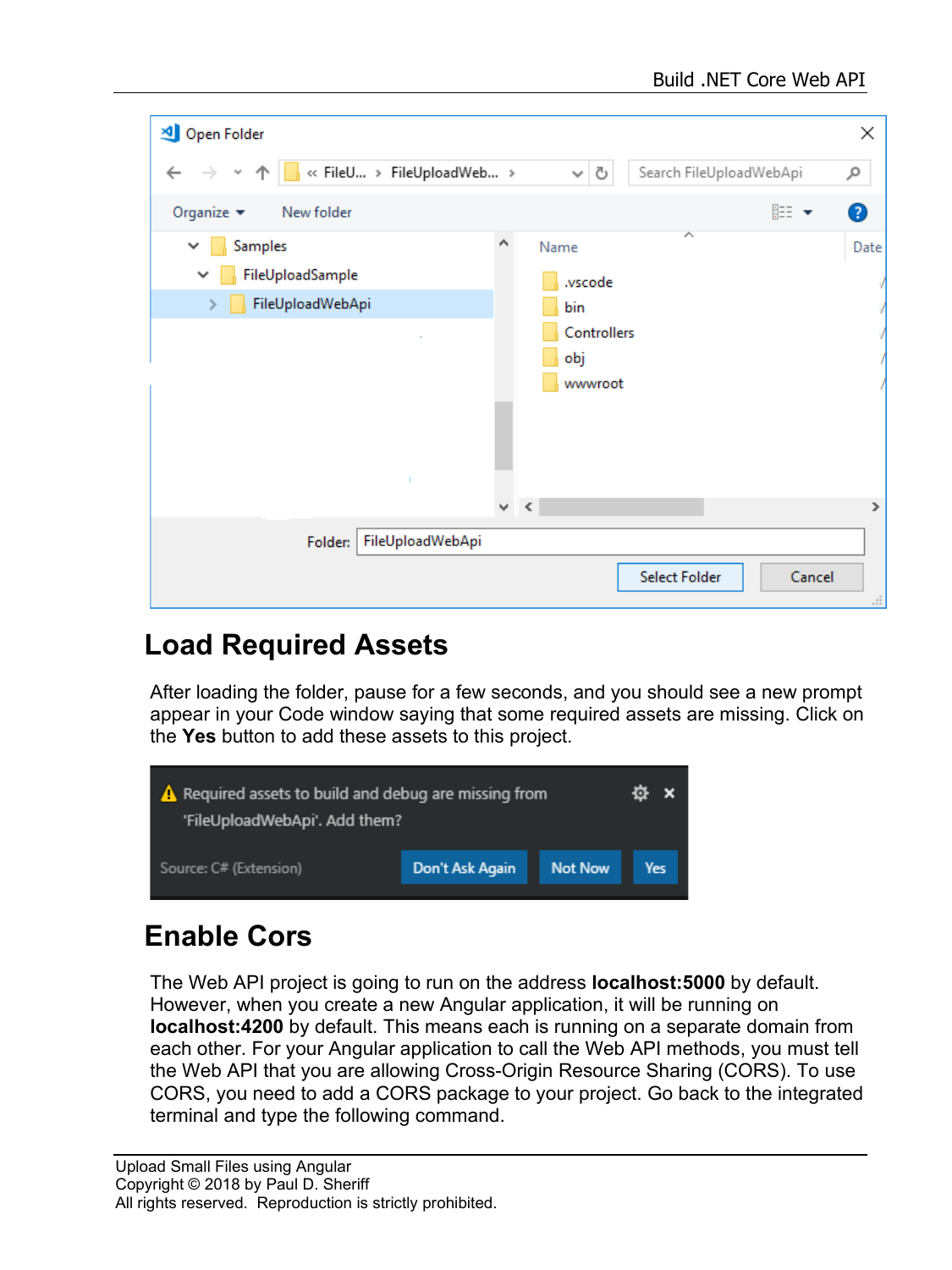dotnet add package Microsoft.AspNetCore.Cors

Open the **Startup.cs** file and modify the ConfigureServices() method. Add the following above services.AddMvc() line.

```
services.AddCors();
```

```
services.AddMvc();
```
Next, modify the Configure() method to look like the following:

```
public void Configure(IApplicationBuilder app,
                        IHostingEnvironment env)
{
   if (env.IsDevelopment())
   {
    app.UseDeveloperExceptionPage();
   }
   app.UseCors(
     options => options.WithOrigins("http://localhost:4200")
           .AllowAnyMethod().AllowAnyHeader()
   );
   app.UseMvc();
}
```
The code above allows you to specify a single origin from which this Web API project accepts requests. Also, that you are allowing any method and any header to be accepted from this origin.

**NOTE**: You must add the call to the UseCors() method prior to the UseMvc() method call.

## **Try it Out**

It is a good idea to test out your Web API project and ensure it can accept requests. Press F5 to build the .NET Core Web API project and launch a browser. The browser will come up with a blank page. Type the following into the browser address bar.

```
http://localhost:5000/api/values
```
After hitting enter you should see a string that looks like this.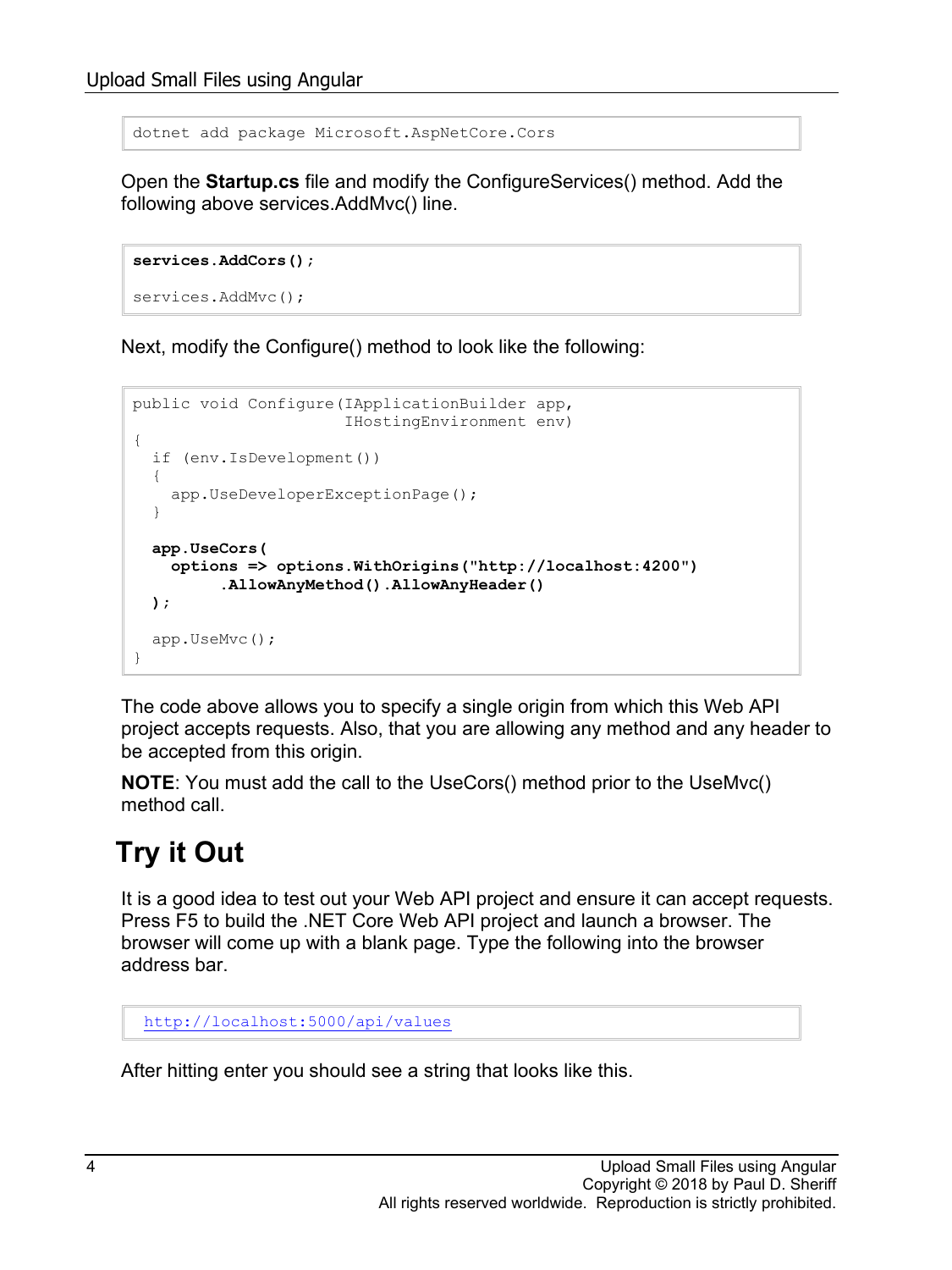["value1","value2"]

#### **FileToUpload Class**

A file that you are going to upload will have many attributes that you might wish to convey from the front-end to the web service. These attributes are things like the file name, the file type, the size of the file, etc. Create a C# class to accept each of these values. Create a **\Models** folder in the root of your Web API project. Add a new file named **FileToUpload.cs**. Add the following code to this new file.

```
using System;
public class FileToUpload
{
  public string FileName { get; set; }
  public string FileSize { get; set; }
  public string FileType { get; set; }
  public long LastModifiedTime { get; set; }
  public DateTime LastModifiedDate { get; set; }
  public string FileAsText { get; set; }
  public string FileAsBase64 { get; set; }
  public byte[] FileAsByteArray { get; set; }
}
```
### **Fil Upload Controller**

Next you need a controller class to allow your Angular application to call a method to send the file to. Delete the **ValuesController.cs** file from the \Controllers folder. Now add back into the \Controllers folder a file named **FileUploadController.cs**. Add the following code into this file.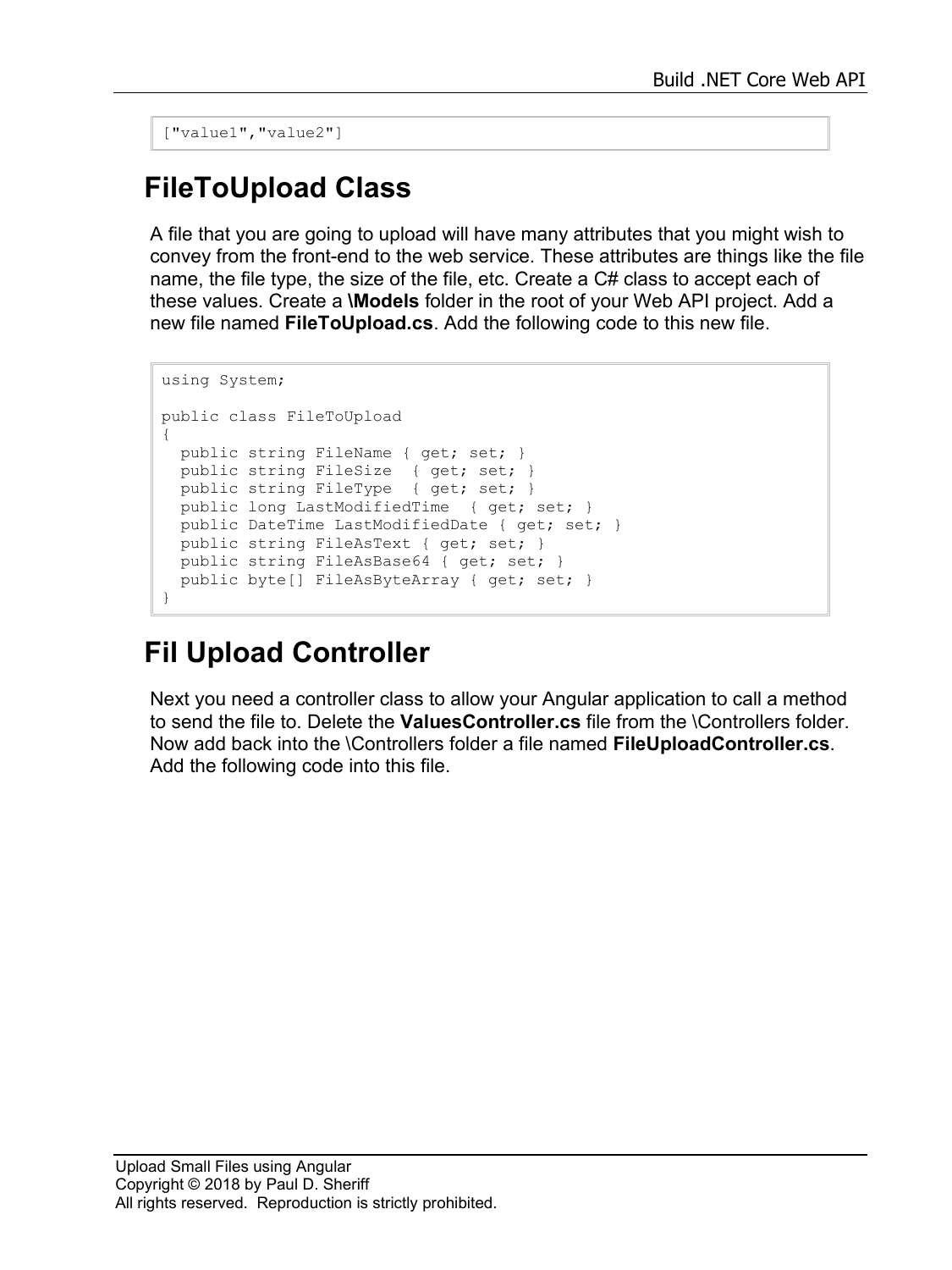Upload Small Files using Angular

```
using System;
using System.IO;
using Microsoft.AspNetCore.Mvc;
namespace fileUploadSampleWebApi.Controllers
{
   [Route("api/[controller]")]
   public class FileUploadController : Controller
\{ const string FILE_PATH = @"D:\Samples\";
     [HttpPost]
     public IActionResult Post([FromBody]FileToUpload theFile)
\left\{\begin{array}{c} \end{array}\right\} // Create unique file name
       var filePath = FILE_PATH + 
           DateTime.Now.ToString().Replace("/", "")
            .Replace(":", "").Replace(" ", "") + "-" +
           theFile.FileName;
       // Remove file type from base64 encoding, if any
       if (theFile.FileAsBase64.Contains(","))
       {
         theFile.FileAsBase64 = theFile.FileAsBase64
            .Substring(theFile.FileAsBase64.IndexOf(",") + 1);
       }
       // Convert base64 encoded string to binary
       theFile.FileAsByteArray = 
Convert.FromBase64String(theFile.FileAsBase64);
       // Write binary file to server path
       using (var fs = new FileStream(filePath, FileMode.CreateNew))
 {
         fs.Write(theFile.FileAsByteArray, 0, 
theFile.FileAsByteArray.Length);
         fs.Close();
         fs.Dispose();
       }
      return Ok();
     }
   }
}
```
Be sure to change the FILE PATH constant from "D:\Samples" to a valid path on your machine that the web project has permissions to write to.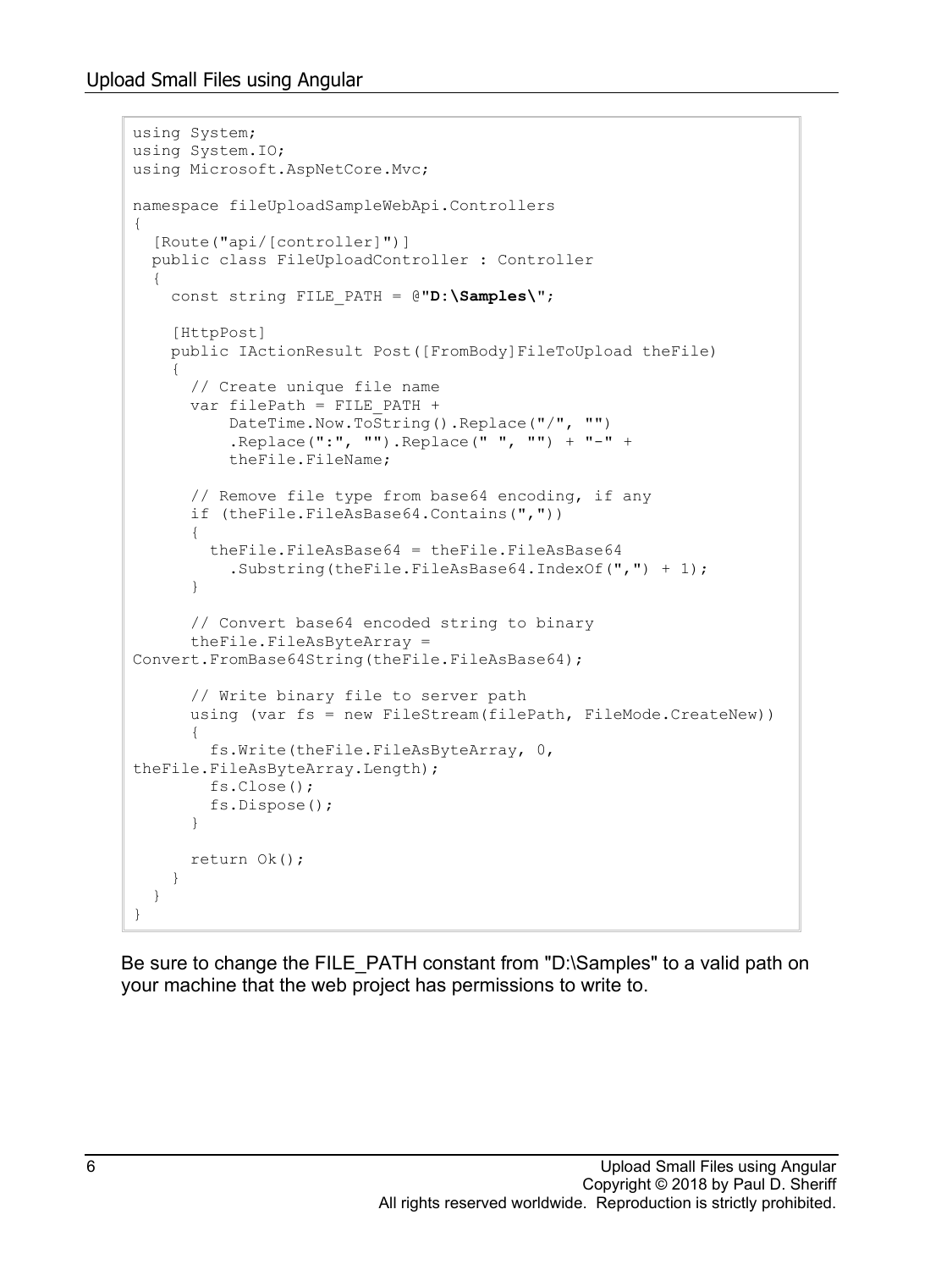## **Build Angular Upload Project**

It is now time to build the Angular project. From within VS Code open the integrated terminal window. Navigate back to the folder where you created this project. So, for my project I want to go to the **D:\Samples\FileUploadSample** folder. Enter the following command to create a new Angular application.

```
ng new FileUploadAngular
```
### **Add Web API Project to Workspace**

Once the project is created, add the newly created folder named FileUploadAngular to Visual Studio Code. Select the **File | Add Folder to Workspace…** menu item as shown below.



Choose the **FileUploadAngular** folder as shown in the following screen shot.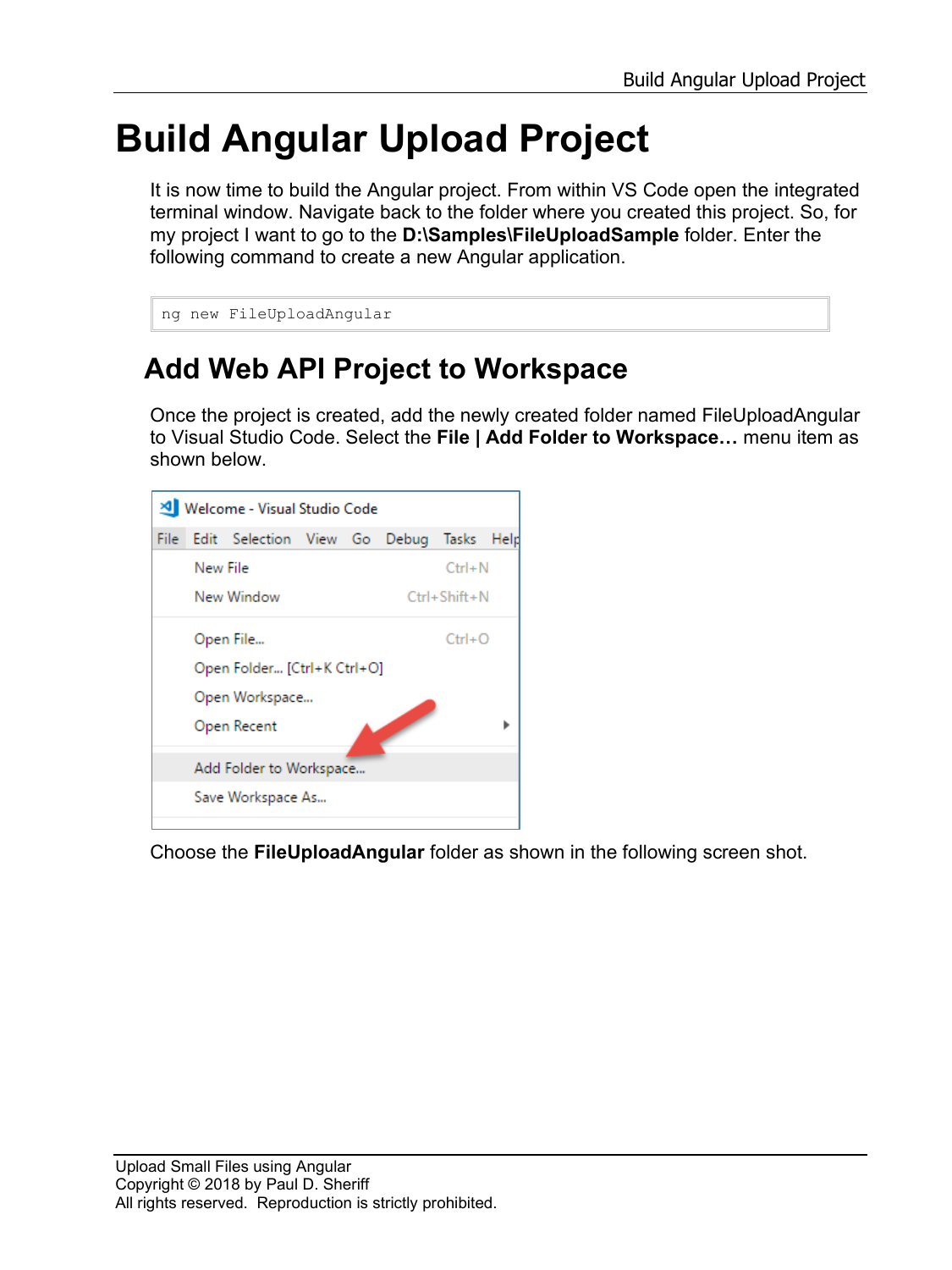| Add Folder to Workspace                                                                                               |   |               |                                    |     |                          |        | ×                      |
|-----------------------------------------------------------------------------------------------------------------------|---|---------------|------------------------------------|-----|--------------------------|--------|------------------------|
| B « FileU > FileUploadAng ><br>$\leftarrow$<br>v                                                                      |   |               | Ō<br>$\checkmark$                  |     | Search FileUploadAngular |        | مر                     |
| Organize $\blacktriangledown$<br>New folder                                                                           |   |               |                                    |     |                          | 胆→     | ❷                      |
| Samples<br>$\checkmark$<br>FileUploadSample<br>$\checkmark$<br>FileUploadAngular<br>FileUploadWebApi<br>$\rightarrow$ | Α | Name          | .git<br>e2e<br>node_modules<br>src | ∧   |                          |        | Date                   |
|                                                                                                                       |   | $\vee$ $\leq$ |                                    |     |                          |        | ⋗                      |
| FileUploadAngular<br>Folder:                                                                                          |   |               |                                    | Add |                          | Cancel | $\frac{1}{1+\epsilon}$ |

You should now see two projects within VS Code as shown in the following screen shot. This is called a Workspace.



#### **Save the Workspace**

Click **File | Save Workspace As…** and give it the name **FileUploadSampleApp**. Click the Save button to store this new workspace file on disk. From now on, you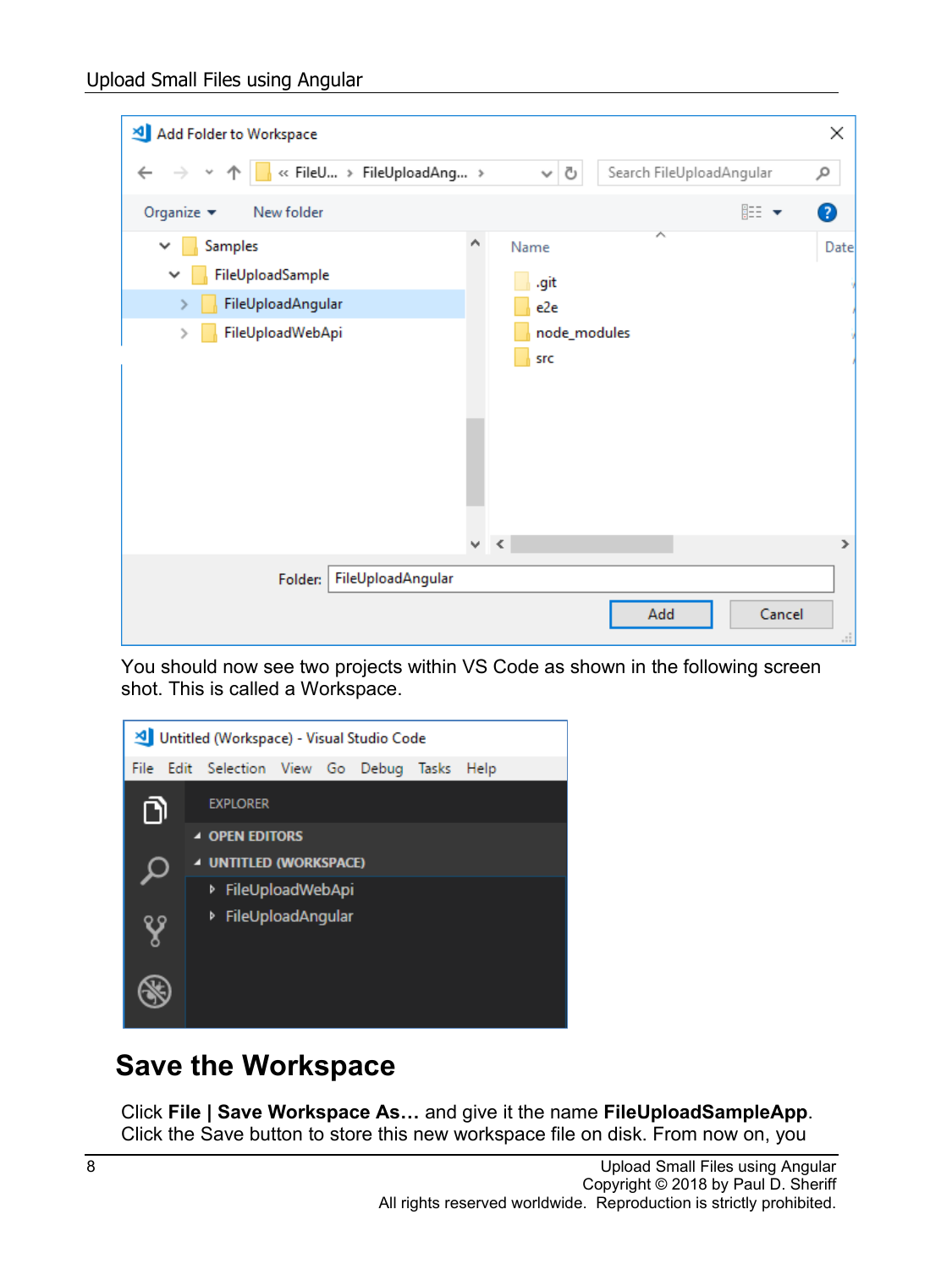may always open this application by double-clicking on the **FileUploadSampleApp.code-workspace** file.

## **Create FileToUpload Class**

Just like you created a FileToUpload class in C# to hold the various attributes about a file, you want to do the same thing in Angular. Go back into the terminal window and navigate to the **FileUploadAngular** folder.



Build a new class that represents a file you wish to upload.

ng g class file-upload/fileToUpload

Open the generated **file-to-upload.ts** file and add the following code.

```
export class FileToUpload {
  fileName: string = "";
 fileSize: number = 0; fileType: string = "";
  lastModifiedTime: number = 0;
  lastModifiedDate: Date = null;
  fileAsBase64: string = "";
   fileAsText: string = "";
}
```
### **Create File Upload Service**

As with any Angular application, you should always separate any logic that communicates with a Web API into an Angular Service class. You can create a new service using the Angular CLI. In the Integrated Terminal window, enter the following command to create a FileUploadService class

```
ng g s file-upload/fileUpload -m app.module
```
Open the newly generated **file-upload.service.ts** file and add the following import statements.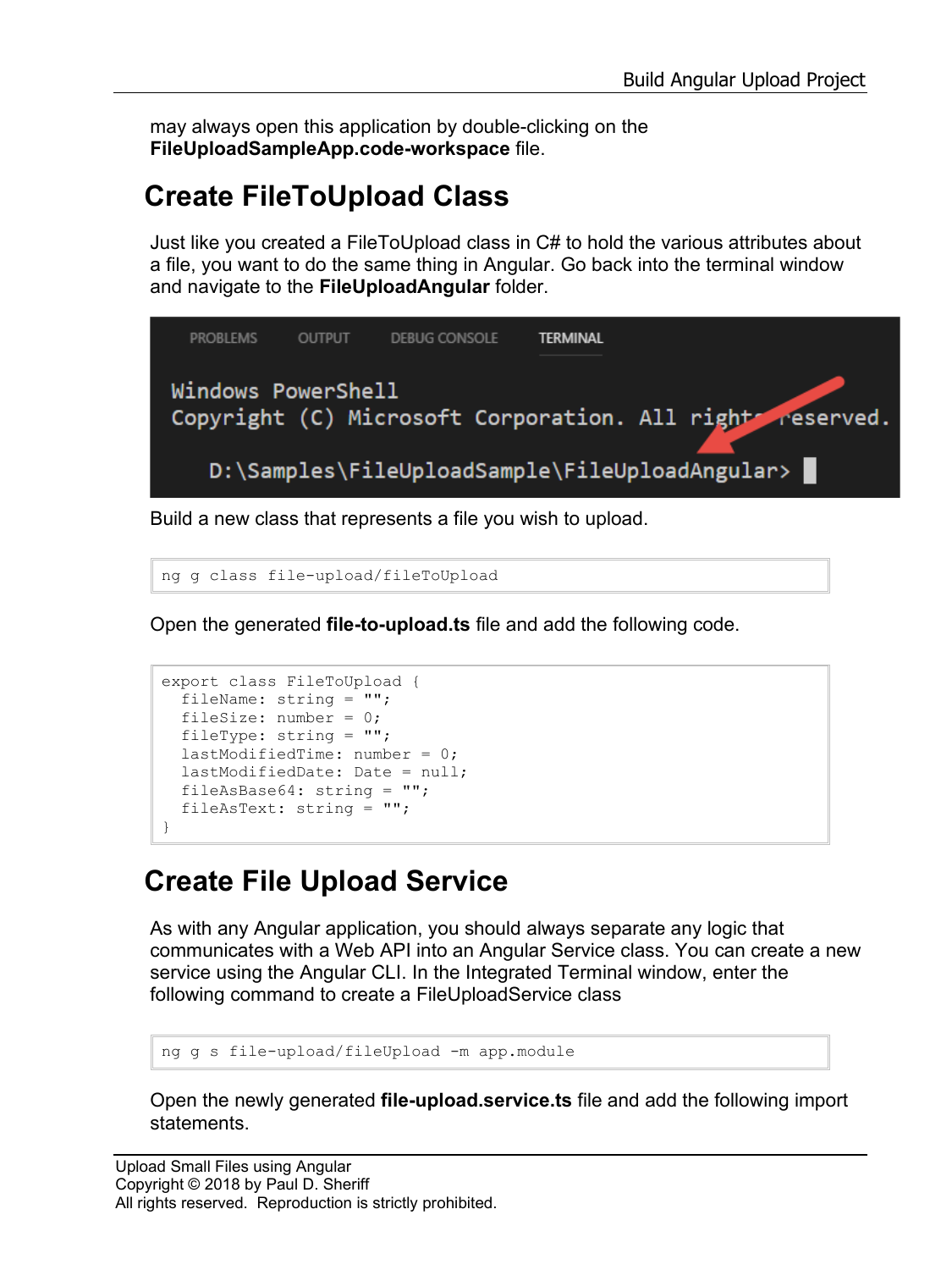```
import { HttpClient, HttpHeaders } from '@angular/common/http';
import { Observable } from 'rxjs/Observable';
import { FileToUpload } from './file-to-upload';
```
Add two constants just below the import statement. The first constant is the path to the FileUpload controller you create previously. The second constant is a header used to post JSON data to the Web API.

```
const API URL = "http://localhost:5000/api/FileUpload/";
const httpOptions = {
  headers: new HttpHeaders({
    'Content-Type': 'application/json'
  })
};
```
The HttpClient class needs to be injected into this service class in order to post the file information to the Web API method. Modify the constructor of the FileUploadService class to look like the following.

constructor(private http: HttpClient) { }

Add a method named uploadFile() to which you pass an instance of the FileToUpload class. This class is built using properties from a File object retrieved from the user via an <input type="file"> element. Call the post() method on the HttpClient class passing in the URL where the controller is located, the file object to post and the http header constant.

```
uploadFile(theFile: FileToUpload) : Observable<any> {
  return this.http.post<FileToUpload>(
           API URL, theFile, httpOptions);
}
```
#### **File Upload Component**

It is now time to build the HTML page that prompts the user for a file from their local drive they wish to upload to the web server. Create a Angular component using the Angular CLI. This builds a .css, .html and a .ts file from which you build the file upload page. In the terminal window, enter the following command.

```
ng g c fileUpload
```
Open the **file-upload.component.ts** file and add two import statements for the FileUploadService and the FileToUpload class.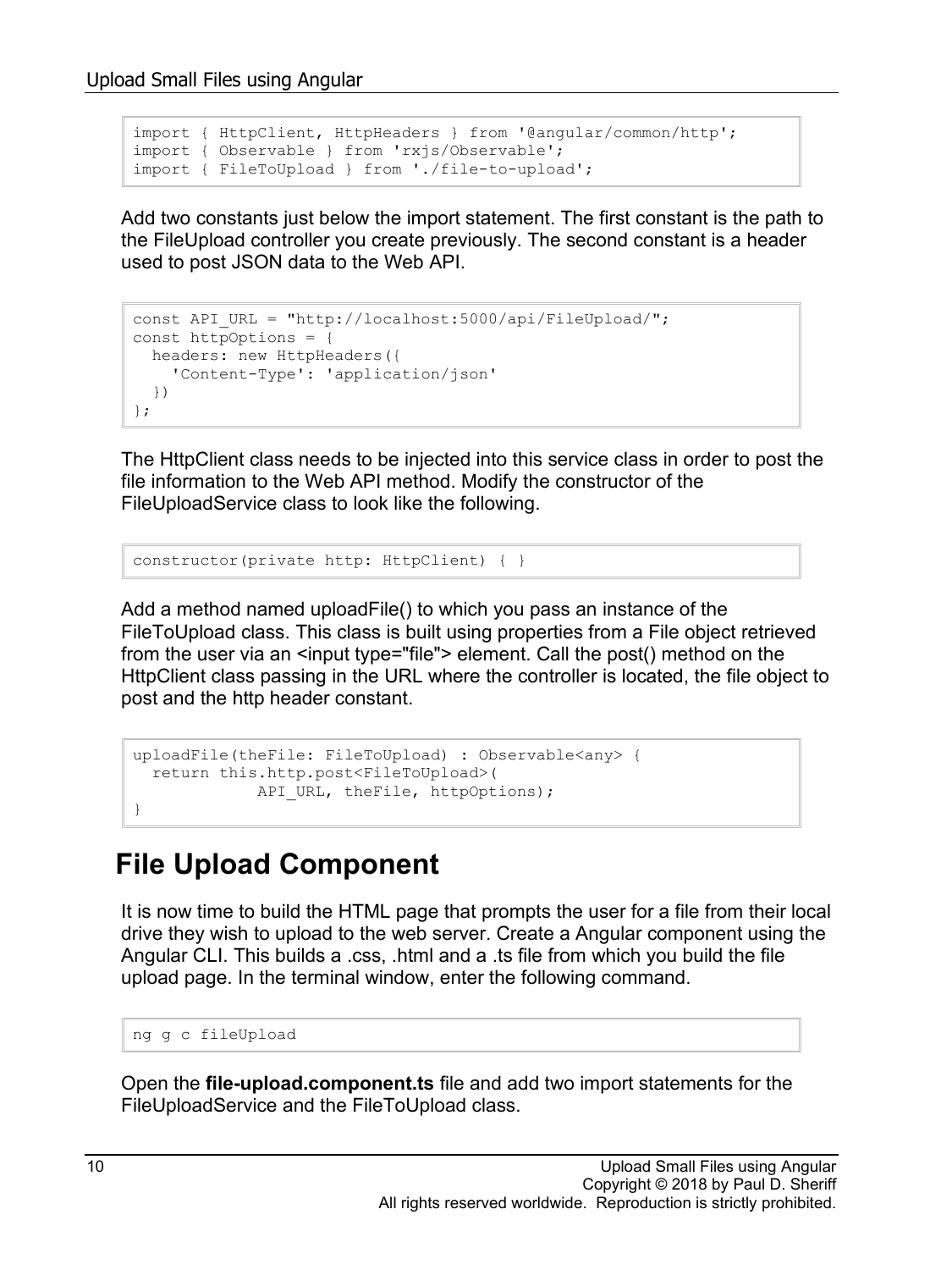```
import { FileUploadService } from './file-upload.service';
import { FileToUpload } from './file-to-upload';
```
You should limit the maximum size of file a user may attempt to upload. The files are going to be base64 encoded prior to sending. When you base64 encode something, it does grow larger than the original size. So, it is best to limit the size of the file to upload. Add a constant just below the import statements and set a limit of one megabyte. Feel free to play with different file sizes to see what works with your situation.

```
// Maximum file size allowed to be uploaded = 1MB
const MAX SIZE: number = 1048576;
```
You need to add two public properties to FileUploadComponent class. The first property, *theFile*, holds an instance of a file object returned from the file upload object. There is no equivalent of the file object from HTML in Angular, so you must use the *any* data type. The second property, *messages*, is used to display a set of messages to the user when something happens.

```
theFile: any = null;
messages: string[] = [];
```
The FileUploadComponent class creates an instance of a FileToUpload class from the information contained in the *theFile* property. It then passes this object to the FileUploadService to upload the file to the server. Inject the FileUploadService into the constructor of the FileUploadComponent.

```
constructor(private uploadService: FileUploadService) { }
```
#### **Get File Information from Change Event**

When the user selects a file from their file system, the change event is fired on the file input type. You are going to respond to this change event and call a method named onFileChange() in your component. Write this code as shown below.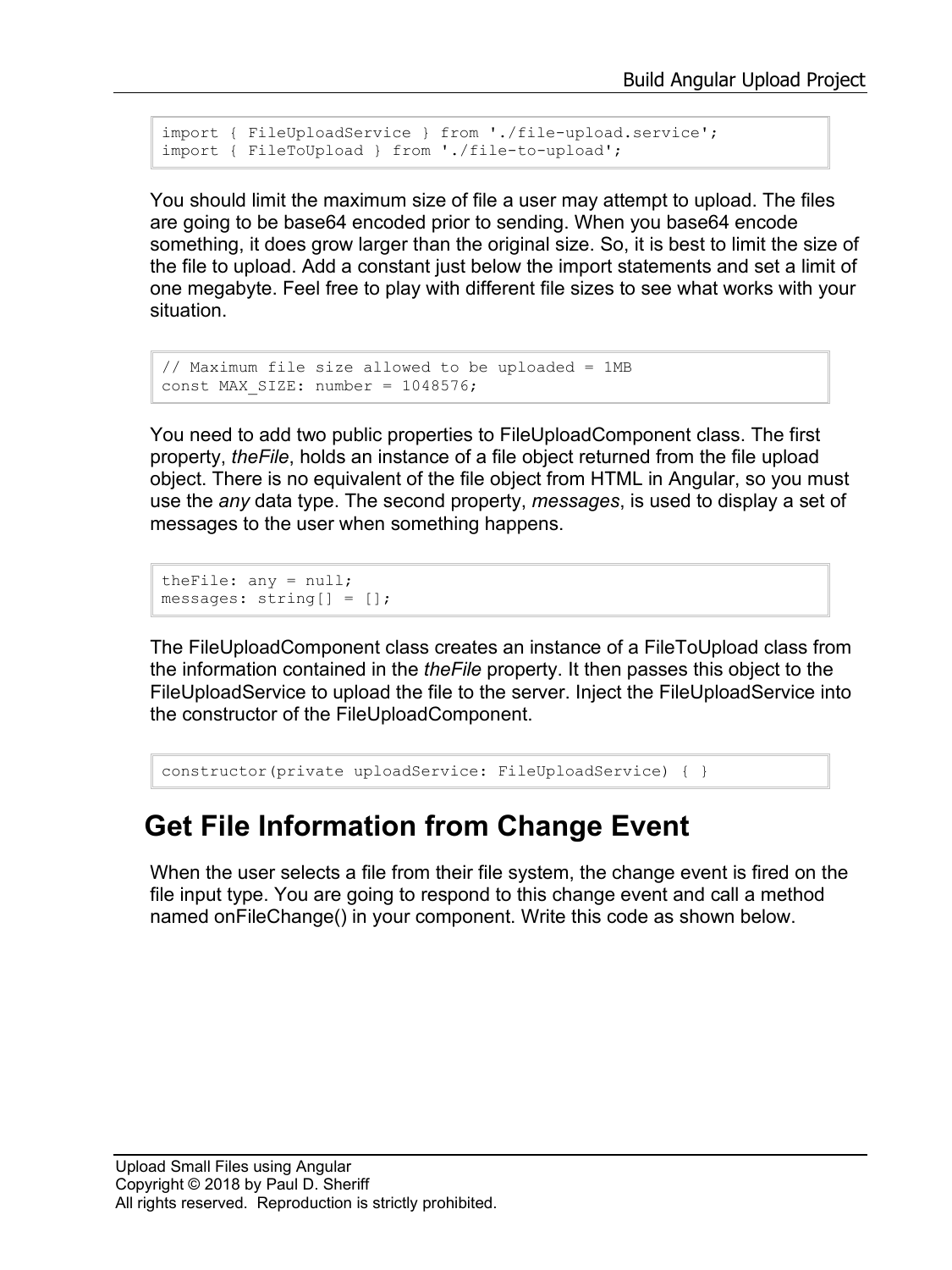```
onFileChange(event) {
  this.theFile = null;
   // See if any file(s) have been selected from input
   if (event.target.files && event.target.files.length > 0) {
    // Don't allow file sizes over 1MB
    if (event.target.files[0].size < MAX_SIZE) {
       // Set theFile property
     this.theFile = event.target.files[0];
     }
    else {
       // Display error message
       this.messages.push("File: " + event.target.files[0].name 
           + " is too large to upload.");
     }
   }
}
```
In the onFileChange() method an argument, named *event*, is passed in by the file input type. You check the target.files property of this argument to see if the user selected a file. If a file is selected, check the size property to make sure it is less than the size you placed into the MAX\_SIZE constant. If the file meets the size requirement, you retrieve the first element in the files array and assign it to the *theFile* property. If the file exceeds the size requirement, push a message onto the messages array to inform the user of the file name that is in error.

## **Read and Upload File**

Add a private method named readAndUploadFile() to the FileUploadComponent class as shown below.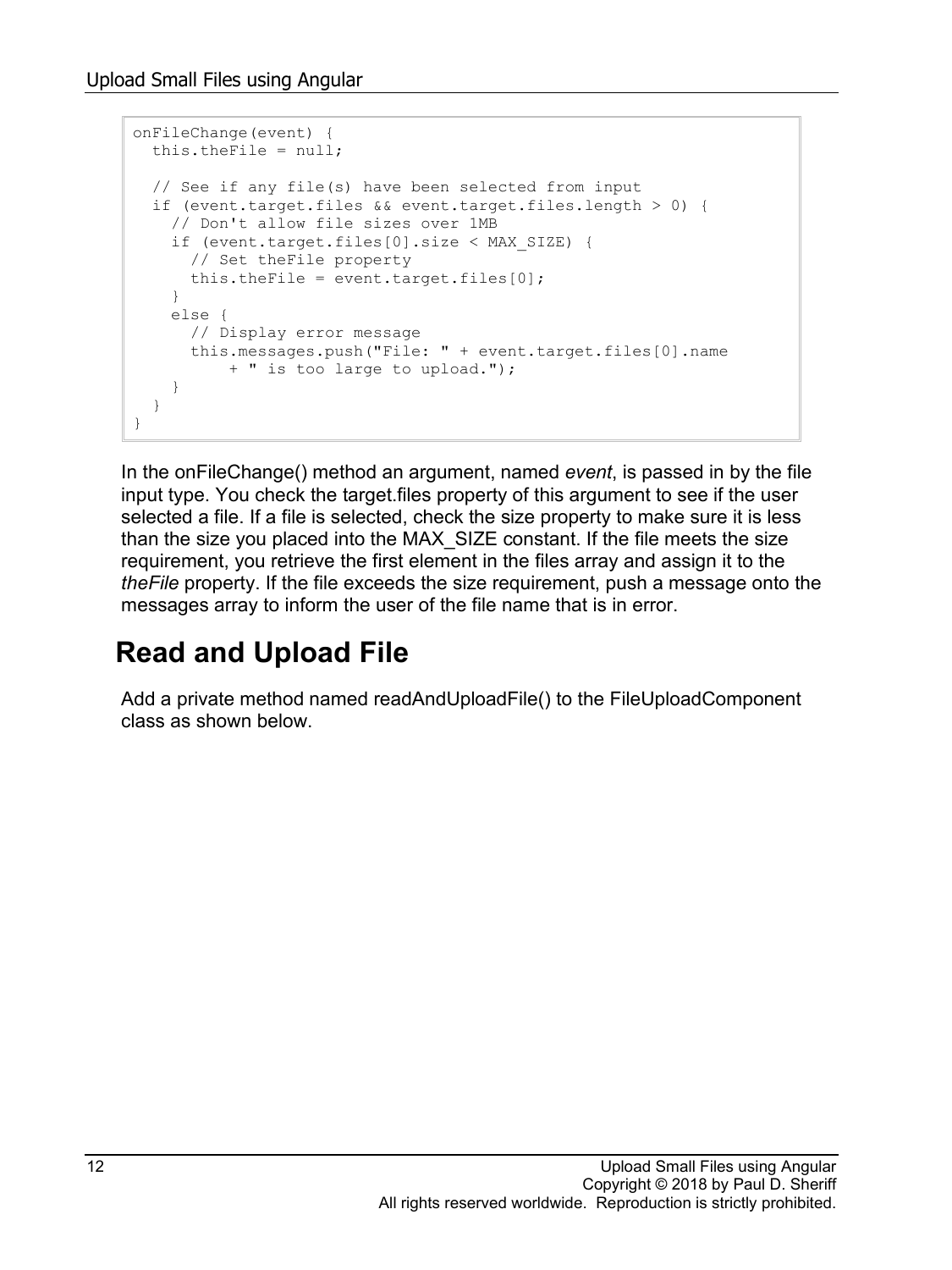```
private readAndUploadFile(theFile: any) {
 let file = new FileToUpload();
  // Set File Information
  file.fileName = theFile.name;
  file.fileSize = theFile.size;
  file.fileType = theFile.type;
  file.lastModifiedTime = theFile.lastModified;
  file.lastModifiedDate = theFile.lastModifiedDate;
  // Use FileReader() object to get file to upload
  // NOTE: FileReader only works with newer browsers
 let reader = new FileReader();
  // Setup onload event for reader
 reader.onload = () => {
    // Store base64 encoded representation of file
    file.fileAsBase64 = reader.result;
     // POST to server
     this.uploadService.uploadFile(file)
       .subscribe(resp => { this.messages.push("Upload complete"); 
});
 }
  // Read the file 
  reader.readAsDataURL(theFile);
}
```
You are going to pass the *theFile* property to this method. I know you are thinking this is not necessary, however, later when I show you how to handle multiple file uploads, you will see why this is a good practice. Create a new instance of a FileToUpload class, and set the properties from the file object retrieved from the file input type. Next, you are going to use the FileReader object from HTML 5. Note, this object only works with more modern browsers. Create a new instance of a FileReader, and setup an onload() event which is called after the file has been loaded by the readAsDataUrl() method. The readAsDataUrl() reads the contents and returns the contents as a base64 encoded string. Within the onload() event you get the file contents in the *result* property of the reader. Place the contents into the *fileAsBase64* property of the FileToUpload object. Call the uploadFile() method on the FileUploadService class, passing in this FileToUpload object. Upon successfully uploading the file, push the message "Upload Complete" onto the messages array to have it displayed to the user.

The readAndUploadFile() method is called in respond to the Upload File button's click event.

```
uploadFile(): void {
  this.readAndUploadFile(this.theFile);
}
```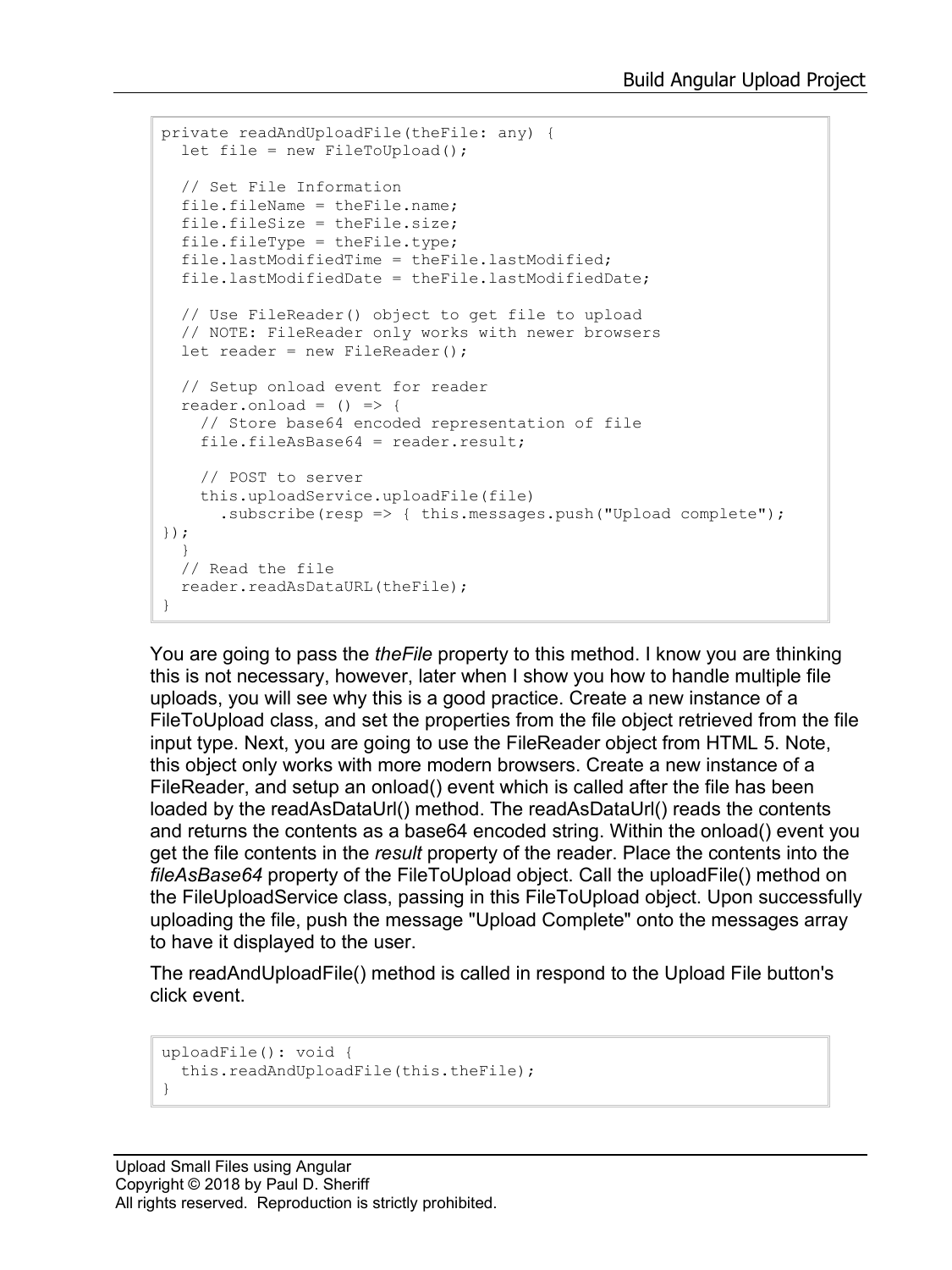## **The File Upload HTML**

Open the **file-upload.component.html** file and delete all HTML within that file. Add the following HTML to this file.

```
<h1> File Upload
\langle/h1>
<label>Select a File (&lt; 1MB)</label>
\braket{br/}<input type="file" (change)="onFileChange($event)" />
\langlehr/>
<button (click)="uploadFile()" [disabled]="!theFile">
  Upload File
</button>
\braket{br/}<br/><br/>br/><!-- ** BEGIN: INFORMATION MESSAGE AREA ** -->
<div *ngIf="messages.length > 0">
   <span *ngFor="let msg of messages">
    \{ \{msq\} \}\text{br} />
  \langle/span\rangle\langle div\rangle<!-- ** END: INFORMATION MESSAGE AREA ** -->
```
In the <input type="file" ...> you see the call to the onFileChange() event you wrote. The Upload File button is disabled until the *theFile* property is not null. When it is clicked upon, the uploadFile() method is called to start the upload process. At the end of this file is the location where you write all messages contained within the messages array.

## **Modify App Module**

Open the **app.module.ts** file and add to the imports property a reference to the HttpClientModule. After typing the comma, and **HttpClientModule**, hit the Tab key, or use the light bulb in Code, to add the appropriate import statement to this file.

```
imports: [
   BrowserModule,
   HttpClientModule
\frac{1}{2},
```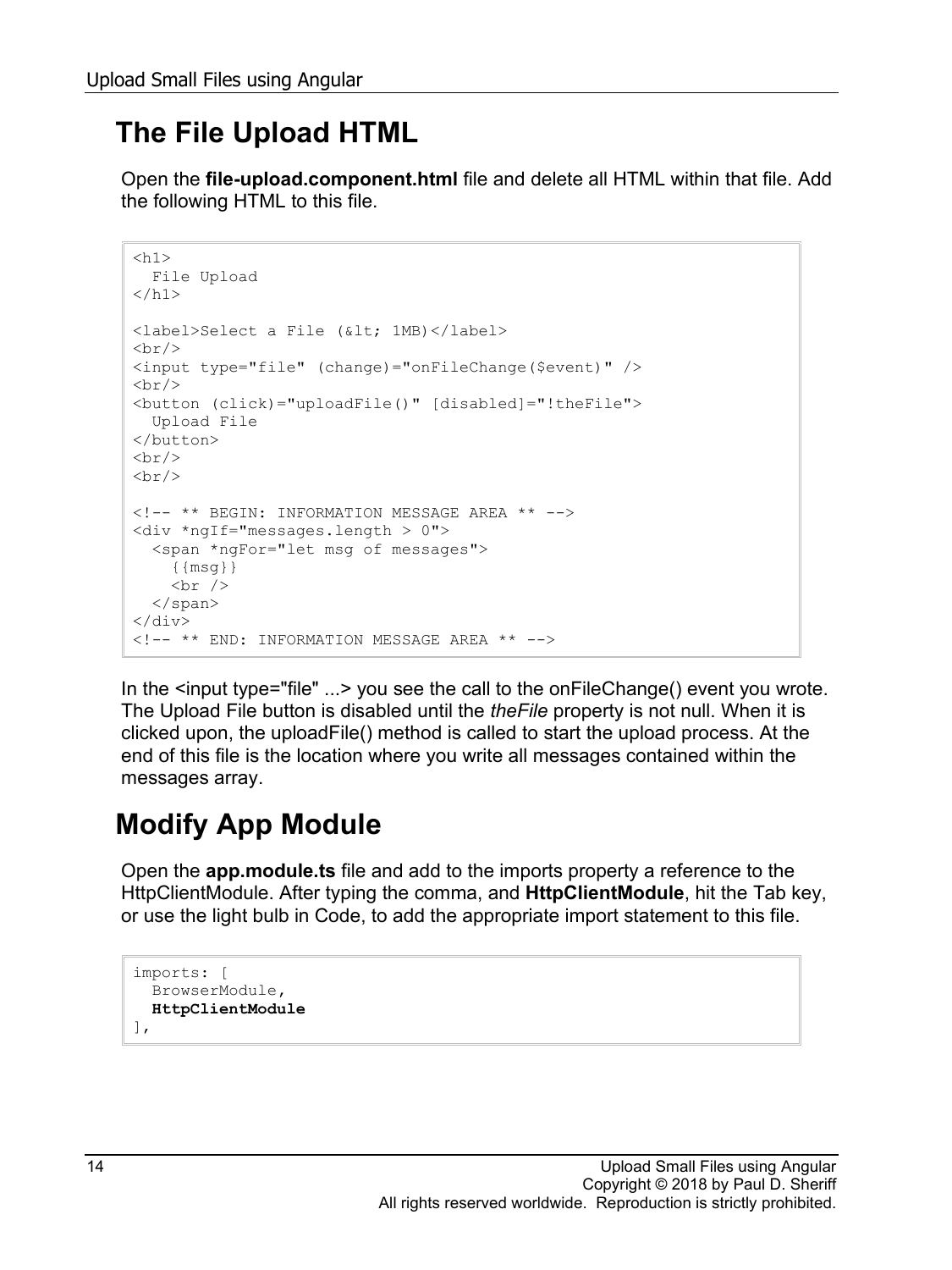## **Modify App Component HTML**

Open the **app.component.html** file and delete all the code within this file. Add the following code to display your file upload component.

```
<app-file-upload></app-file-upload>
```
## **Try it Out**

If your Web API project is not still running, go ahead and start it now by pressing F5. Go to the Integrated Terminal window and start your Angular application using the following command.

```
npm start
```
Open your browser and enter **localhost:4200** into the address bar. You should see a web page the looks like the following:



Click on the Choose File button and select a file that is less than 1 megabyte in size. After you select a file, the name of that file appears to the right of this button, and the Upload File button becomes enabled. Click the Upload File button and after just a second or two, an "Upload Complete" message should be displayed. Check the folder where you specified to write the files and you should see a file name that starts with today's date, followed by the file name you selected.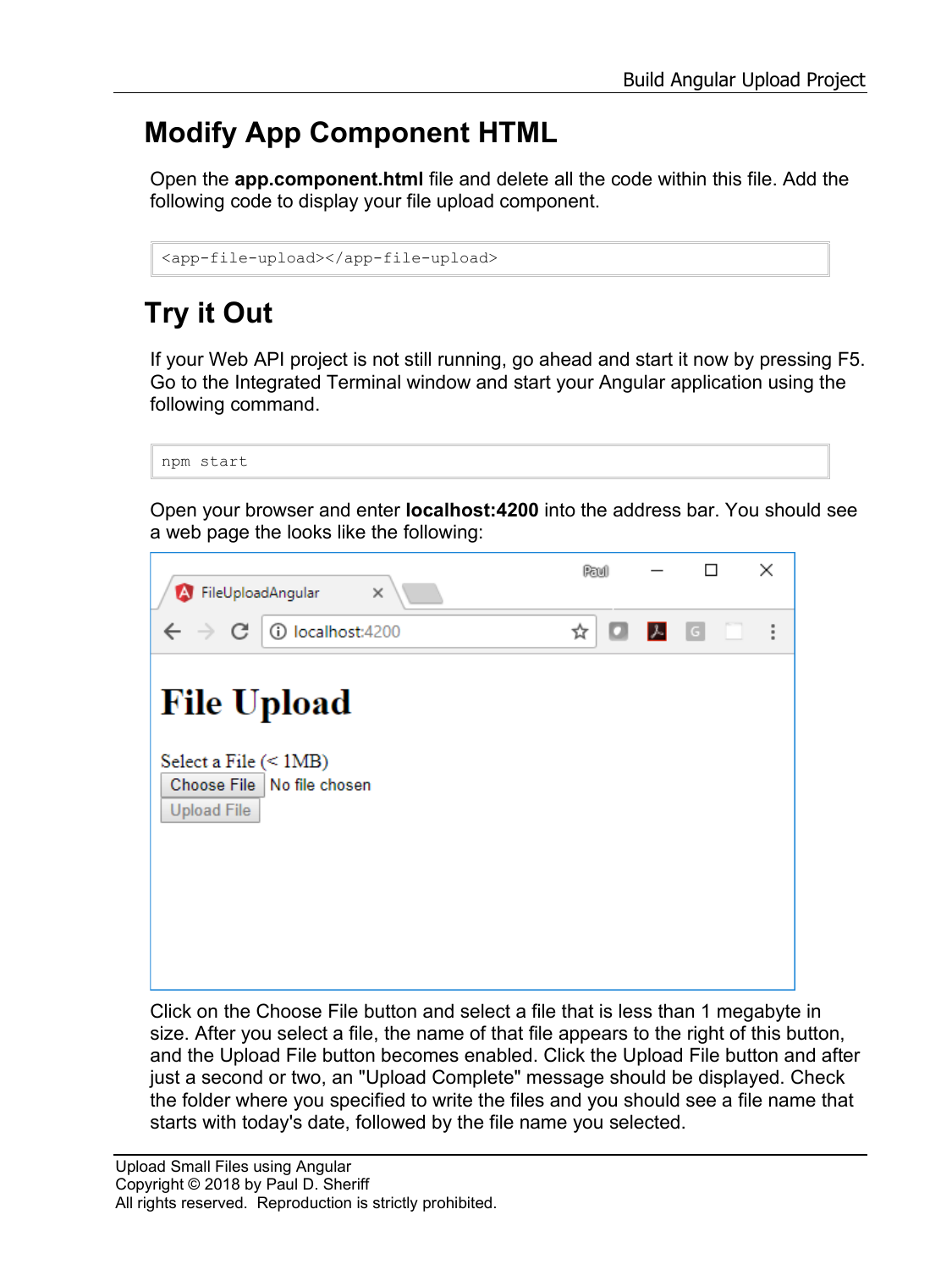## **Upload Multiple Files**

If you wish to have the user select and upload multiple files, this is also possible. Again, each file must be under 1 megabyte in size, but, you may select as many files as you wish. To accomplish this, make the following changes in your code. Open the **file-upload.component.html** file and modify the HTML shown in bold below.

```
<label>Select a File(s) (&lt; 1MB)</label>
\langlehr/>
<input type="file" (change)="onFileChange($event)"
        multiple="multiple" />
\braket{br/}<button (click)="uploadFile()" [disabled]="!theFiles.length">
  Upload {{theFiles.length}} File(s)
</button>
```
Open the **file-upload.component.ts** file and locate the following line of code.

theFile: any = null;

Modify this from a single object to an array of file objects.

```
theFiles: any[] = [];
```
Modify the onFileChange() method so it looks like the code below.

```
onFileChange(event) {
   this.theFiles = [];
   // See if any file(s) have been selected from input
   if (event.target.files && event.target.files.length > 0) {
     for (let index = 0; index < event.target.files.length; index++) 
{
      let file = event.target.files[index];
       // Don't allow file sizes over 1MB
       if (file.size < MAX_SIZE) {
        // Add file to list of files
        this.theFiles.push(file);
       }
       else {
         this.messages.push("File: " + file.name 
            + " is too large to upload.");
 }
     }
   }
}
```